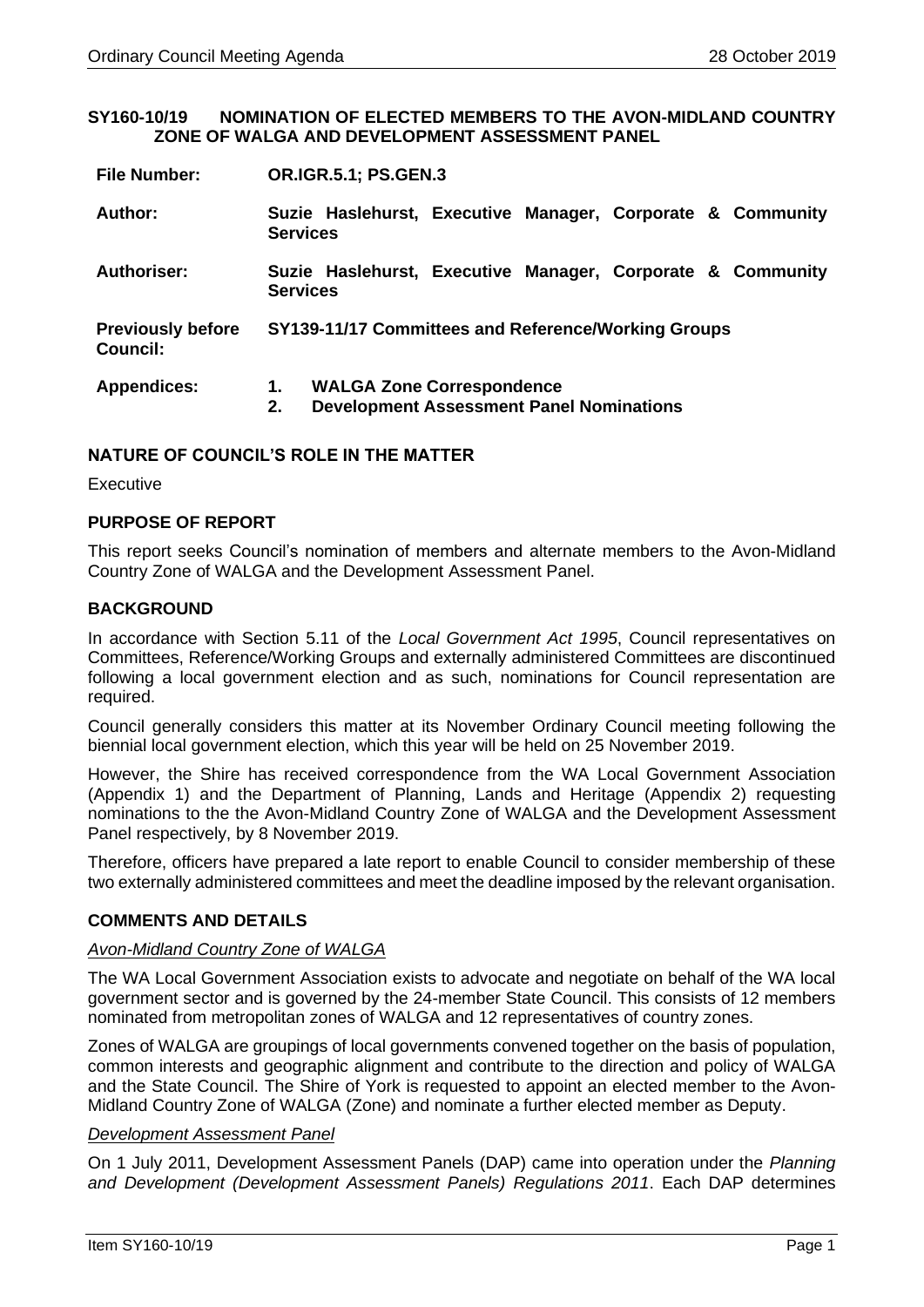development applications that meet set type and value thresholds as if it were the responsible authority under the relevant town planning scheme.

The DAP is required to determine all development applications within the local government area in excess of \$10 million in value (mandatory DAP application) and optional "opt-in" (determined by DAP at the choice of the applicant) for applications between \$2 million and \$10 million in value (provided they are not development types within the exempt category).

The Shire is required to nominate two local government members and two alternate local government members to the relevant DAP which are then appointed by the Minister for Planning. The alternates will sit on the panel in the event that a local government member is not able to attend the DAP meeting.

Councillors Smythe and Ferro were appointed to the DAP until 26 July 2020 with Councillors Warnick and Trent as alternates. However, appointment is on the basis that the nominee is a member of Council, and if a councillor's term of office ceases, appointment as a DAP local government member expires at the same time. Following the recent local government elections, two vacancies exist for members of the DAP. Council is requested to nominate two Councillors as members for consideration by the Minister for Planning. Should Council choose to nominate either or both of the current alternates as members, new alternates will also need to be nominated.

# **OPTIONS**

Council could choose to defer nominations for the above memberships until it considers all other Committee and Working/Reference Group memberships at the Ordinary Council on 25 November 2019. However, the correspondence attached outlines the reasons for requesting prompt consideration by Council of nominations to the Zone and the DAP.

While Councillors Warnick and Trent are appointed as alternates to the DAP until 26 January 2020, Council could choose to nominate one or both as members and appoint new alternates.

## **IMPLICATIONS TO CONSIDER**

## **Consultative**

WA Local Government Association (WALGA)

WA Department of Planning, Lands and Heritage - DAPs

## **Strategic**

*Strong and Effective Leadership* 

5.1 Effective and informed governance and decision-making

5.5 A Strong collective voice

## **Policy Related**

Nil

## **Financial**

There may be some travel costs involved in attendance by members at Zone and/or DAP meetings.

## **Legal and Statutory**

## *Planning and Development (Development Assessment Panels) Regulations 2011*

#### *23. LDAP members*

- *(1) The members of a LDAP are —*
	- *(a) 2 persons appointed to the LDAP as local government members; and*
	- *(b) 3 persons appointed to the LDAP as specialist members.*